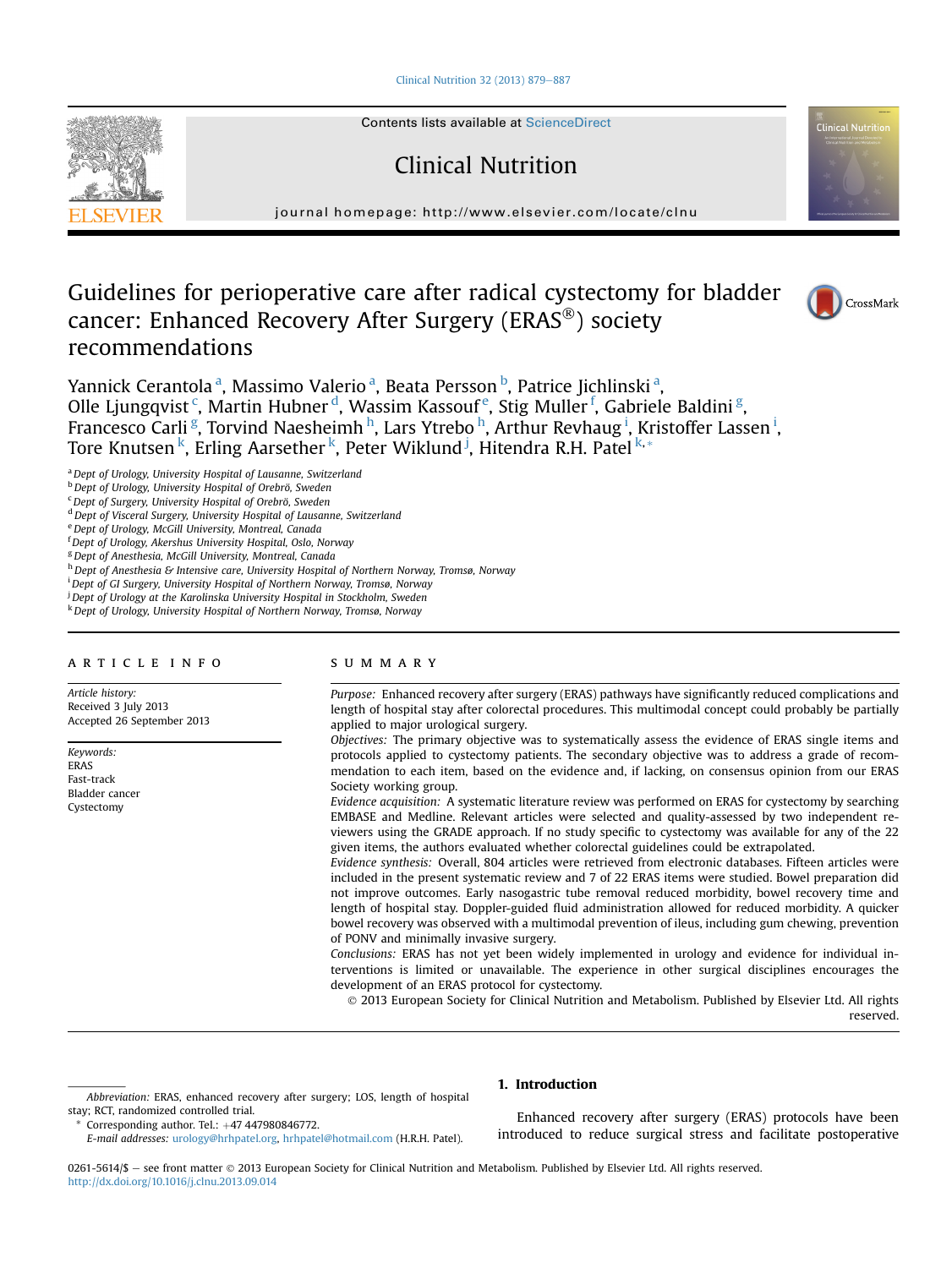recovery.<sup>[1](#page-7-0)</sup> In colorectal surgery, meta-analyses have provided level 1 evidence (LE) for reduction of complications  $(-50\%)$  and hospital stay ( $-2.5$  $-2.5$  $-2.5$  days) by application of ERAS pathways.<sup>2</sup> Thus, ERAS programs constitute comprehensive and evidence based best care in colorectal surgery. Modified ERAS protocols are successfully used in many other specialties including gynecology, thoracic, vascular, pediatric and orthopedic surgery.<sup>3</sup> Interestingly, ERAS protocol development or utilization in urology appears to have a low adoption.

Radical cystectomy represents a significant surgical challenge in urology. Despite standardization of the surgical technique, improved anesthesia and perioperative care protocols, morbidity after open radical cystectomy with bilateral pelvic lymph node dissection and urinary diversion or bladder reconstruction mounts up to  $30-64\%$  $30-64\%$  $30-64\%$ <sup>4</sup> Cystectomy patients may be ideal candidates for an ERAS pathway as the potential for reduction of surgical stress and complications is very high. However, uncritical application of the guidelines issued from colorectal procedures $5$  seems inappropriate as the surgical procedure itself differs widely (small bowel anastomosis, urine within the peritoneal cavity, both extra- and intraperitoneal access, longer operative time, increased risk of blood loss and transfusions). The most recent recommendations for rectal surgery represent an adjusted protocol and might provide guidance for other pelvic surgeries.<sup>[6](#page-7-0)</sup>

The goal of the present systematic review was to analyze application of ERAS protocols and the evidence for individual ERAS items for cystectomy. Our aim was to provide a comprehensive ERAS pathway for cystectomy based on the available evidence and assimilating recommendations for other pelvic surgeries where appropriate.

#### 2. Evidence acquisition

This systematic review was performed in accordance to the PRISMA statement.<sup>[7](#page-7-0)</sup>

#### 2.1. Data sources and search strategies

Embase and Medline (through Pubmed) were searched systematically using medical subject headings including "cystectomy AND all 22 pre-, intra- and postoperative ERAS items" ([Table 1\)](#page-2-0). Electronic links to related articles and references of selected articles were hand-searched. Eligible articles included meta-analyses, randomized controlled trials (RCTs) or prospective case series including a control group published between January  $1997 - 1$ st landmark study on ERAS published<sup>1</sup> – and April 2012, with no language restriction.

## 2.2. Study selection (inclusion and exclusion criteria)

All types of cystectomy associated with urinary diversion/ bladder reconstruction were included. At least one of the following main outcome measures had to be reported: complications, time to return of bowel function (flatus/stool) or length of hospital stay (LOS). Since one goal of this systematic review was to evaluate the impact of individual ERAS items, only single-intervention studies with otherwise identical perioperative care were considered. If more than one ERAS item was implemented in the study group, the study was still included but no level of evidence was attributed to the items because of evident bias.

## 2.3. Data extraction and quality assessment

Two authors (YC and MV) independently performed the literature search. The entire research team made the final decision on inclusion of a study. The search terms were firstly identified in the title, and secondly in the abstract or medical subject headings. All studies of interest were obtained as full text articles and scrutinized thoroughly. Relevant data were extracted and documented in a database developed a priori for all publications. The methodological quality and internal validity of included RCTs was assessed using the Jadad-score. $8$  In accordance to the recently published ERAS guidelines for rectal surgery, $6$  the level of evidence for each ERAS items was determined using the Grading of Recommendations, Assessment, Development and Evaluation (GRADE) system, in which the evidence is classified as high, moderate, low or very  $low<sup>9</sup>$  $low<sup>9</sup>$  $low<sup>9</sup>$  ([Fig. 1](#page-3-0)).

## 3. Evidence synthesis

The electronic search of the literature yielded 804 potential studies. The selection process is displayed in [Fig. 2](#page-3-0).

Overall, 6 RCTs and 5 prospective controlled case series were analyzed. Median number of patients per group per study was 21 (range  $8-51$ ). Overall, the quality of RCTs was low; two had Jadadscores  $\geq$ 3. Out of the 22 standard single ERAS items, only 7 (oral mechanical bowel preparation, minimally invasive approach, perioperative fluid management, nasogastric intubation, urinary drainage, prevention of postoperative ileus and prevention of PONV) were studied ([Table 2\)](#page-4-0). Nine more items (preoperative counseling and education, preoperative fasting, thrombosis prophylaxis, epidural analgesia, resection site drainage, antimicrobial prophylaxis, early oral nutrition, early mobilization and postoperative analgesia) were included in some multimodal approaches ([Table 2\)](#page-4-0). However, due to the impossibility to determine which single ERAS item contributed to enhanced outcomes, no level of evidence could be attributed to these items.

Preoperative medical optimization, carbohydrates loading, preanesthesia medication, standard anesthetic protocol, preventing intraoperative hypothermia and audit (6 items) were not studied in cystectomy patients.

The results, level of evidence and grade of recommendations are summarized in the proposed care pathway in [Table 1.](#page-2-0)

#### 3.1. Preoperative items

#### 1. Preoperative counseling and education

There is no study evaluating the therapeutic effect of preoperative patient's information and counseling on post-cystectomy outcomes. However, it has been shown that thorough information could reduce anxiety, enhance wound healing and postoperative recovery and decrease complications after a variety of abdominal interventions.<sup>10</sup> Special emphasis on stoma education as ostomy is an independent risk factor for delayed discharge within ERAS protocols.<sup>[11](#page-7-0)</sup>

#### 2. Preoperative medical optimization

Medical optimization (i.e. hypertension, anemia and diabetes), physical exercise and cessation of smoking and drugs or alcohol abuse are all considered as preoperative conditioning measures.<sup>6</sup> Even though most of them have been identified as risk factors for complications after cystectomy in a retrospective cohort analysis, $12$ there is no available evidence showing that their correction improves outcome.

As far as colorectal surgery is concerned, there is evidence that smoking cessation reduces postoperative morbidity, as well as preoperative optimization of medical conditions and cessation of alcohol intake 4 weeks before surgery. Implementing physical ex-ercise preoperatively may be of benefit.<sup>[6](#page-7-0)</sup>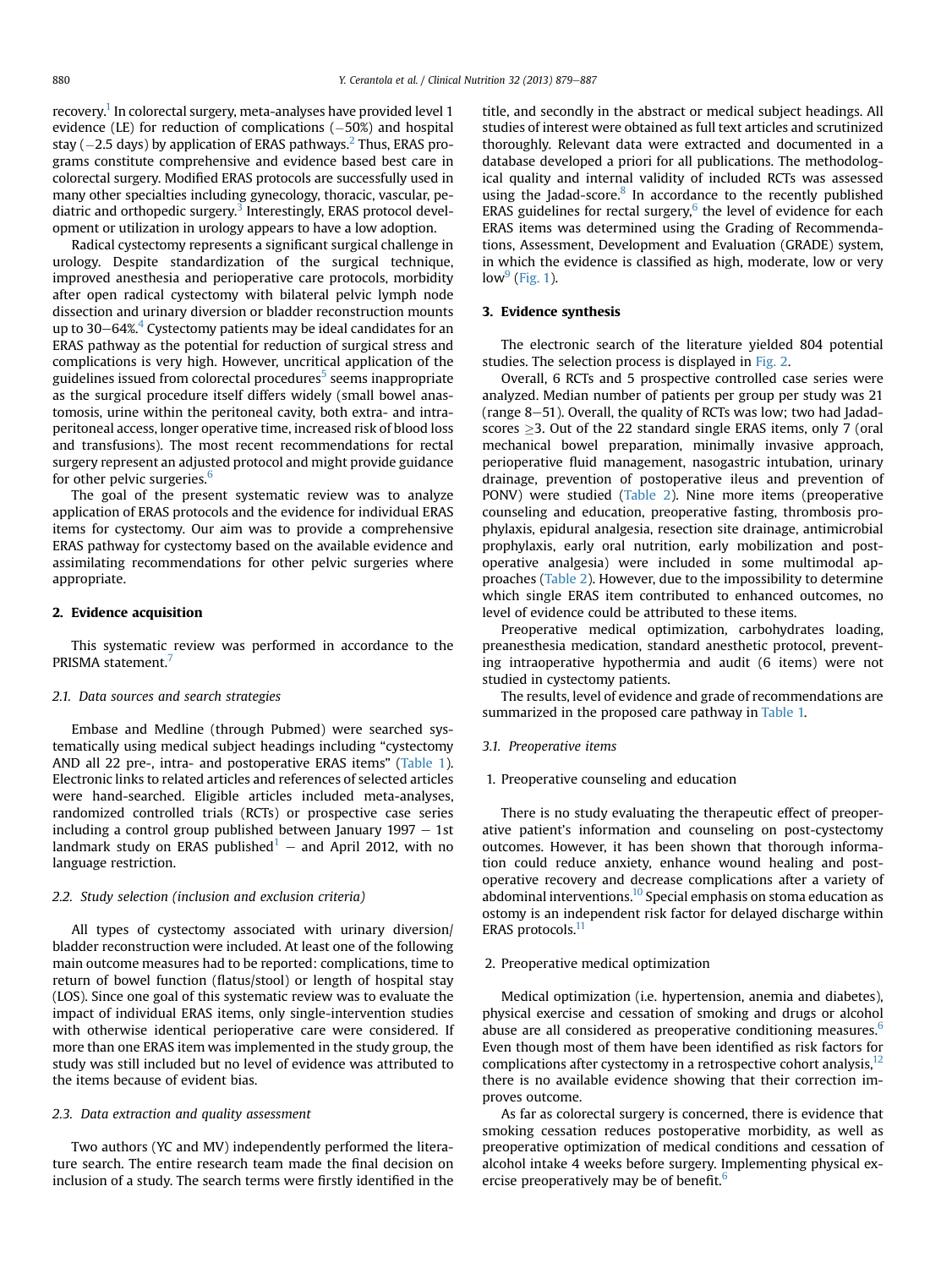## <span id="page-2-0"></span>Table 1

| ERAS single item                                      | Summary                                                                                                                                                                                                                                                            | Specifics for cystectomy patients/<br>open questions                                                                                                                                                 | Evidence for<br>cystectomy/<br>rectal surgery        | Grade of<br>recommendation<br>Strong |  |
|-------------------------------------------------------|--------------------------------------------------------------------------------------------------------------------------------------------------------------------------------------------------------------------------------------------------------------------|------------------------------------------------------------------------------------------------------------------------------------------------------------------------------------------------------|------------------------------------------------------|--------------------------------------|--|
| 1. Preoperative counseling<br>and education           | Patients should receive routine dedicated<br>preoperative counseling and education                                                                                                                                                                                 | Surgical details, hospital<br>stay and discharge criteria<br>in oral and written form;<br>stoma education; patient's<br>expectations                                                                 | Na/Low                                               |                                      |  |
| 2. Preoperative medical<br>optimization               | Preoperative optimization of medical<br>conditions should be recommended.<br>Preoperative nutritional support should<br>be considered, especially for malnourished<br>patients                                                                                     | Correction of anemia and<br>co-morbidities Nutritional<br>support<br>Smoking cessation and<br>reduction of alcohol intake<br>4 weeks prior to surgery;<br>encouraging physical exercise              | Na/Moderate<br>Na/High<br>Na/Moderate<br>Na/Very low | Strong                               |  |
| 3. Oral mechanical bowel<br>preparation               | Preoperative bowel preparation can be<br>safely omitted                                                                                                                                                                                                            |                                                                                                                                                                                                      | Moderate/High                                        | Strong                               |  |
| 4. Preoperative carbohydrates<br>loading              | Preoperative oral carbohydrate loading<br>should be administered to all non-diabetic<br>patients                                                                                                                                                                   |                                                                                                                                                                                                      | Na/Low                                               | Strong                               |  |
| 5. Preoperative fasting                               | Intake of clear fluids up until 2 h before<br>induction of general anesthesia is<br>recommended. Solids are allowed up<br>until 6 h before anesthesia.                                                                                                             |                                                                                                                                                                                                      | Na/Moderate                                          | Strong                               |  |
| 6. Preanasthesia medication                           | Avoidance of long-acting sedatives                                                                                                                                                                                                                                 |                                                                                                                                                                                                      | Na/Moderate                                          | Strong                               |  |
| 7. Thrombosis prophylaxis                             | Patients should wear well-fitting<br>compression stockings, and receive<br>pharmacological prophylaxis with LMWH.<br>Extended prophylaxis for 4 weeks should<br>be carried out in patients at risk. 12 h interval<br>between injections and epidural manipulation. | Cystectomy patients are<br>considered at risk; prolonged<br>prophylaxis should therefore<br>be administered                                                                                          | Na/High                                              | Strong                               |  |
| 8. Epidural analgesia                                 | Thoracic epidural analgesia is superior to<br>systemic opioids in relieving pain. It should<br>be continued for 72 h                                                                                                                                               |                                                                                                                                                                                                      | Na/High                                              | Strong                               |  |
| 9. Minimally invasive approach                        | At most feasible; in trial setting<br>Long term oncological results awaited                                                                                                                                                                                        | Laparoscopic/robotic<br>cystectomy is not recommended<br>outside a trial setting until long<br>term results are available.                                                                           | Low/Moderate                                         | Strong                               |  |
| 10. Resection site drainage                           | Perianastomotic and/or pelvic drain can be<br>safely omitted                                                                                                                                                                                                       | Because of urine leak, drainage<br>might be required in cystectomy<br>patients                                                                                                                       | Na/Low                                               | Weak                                 |  |
| 11. Antimicrobial prophylaxis<br>and skin preparation | Patient should receive a single dose<br>antimicrobial prophylaxis 1 h before skin incision.<br>Skin preparation with chlorexidine-alcohol<br>prevents/decreases surgical site infection.                                                                           |                                                                                                                                                                                                      | Na/High<br>Na/Moderate                               | Strong                               |  |
| 12. Standard anesthetic protocol                      | To attenuate the surgical stress response,<br>intraoperative maintenance of adequate<br>hemodynamic control, central and peripheral<br>oxygenation, muscle relaxation, depth of<br>anesthesia, and appropriate analgesia is<br>recommended. Fast acting agents?    |                                                                                                                                                                                                      | Na/Moderate                                          | Strong                               |  |
| 13. Perioperative fluid<br>management                 | Fluid balance should be optimized by targeting<br>cardiac output using the esophageal Doppler<br>system or other systems for this purpose<br>and avoiding overhydration. Judicious use<br>of vasopressors is recommended with<br>arterial hypotension.             | High-risk patients need close<br>and individualized goal<br>directed fluid management.<br>There are several ways to<br>achieve this and all must be<br>used together with sound<br>clinical judgment | Low/High                                             | Strong                               |  |
| 14. Preventing intraoperative<br>hypothermia          | Normal body temperature should be<br>maintained per-and postoperatively.                                                                                                                                                                                           | Especially relevant for<br>cystectomy patients since<br>operative duration is prolonged                                                                                                              | Na/high                                              | Strong                               |  |
| 15. Nasogastric intubation                            | Postoperative nasogastric intubation<br>should not be used routinely                                                                                                                                                                                               | Early removal is recommended                                                                                                                                                                         | Low/High                                             | Strong                               |  |
| 16. Urinary drainage                                  | Transurethral catheter can be removed<br>on postoperative day 1 after pelvic<br>surgery in patients with a low risk of<br>urinary retention                                                                                                                        | Ureteral stents and transurethral<br>neo-bladder catheter should be<br>used. The optimal duration of<br>ureteral stenting (at least until<br>POD 5) and transurethral<br>catheterization is unknown. | Very low/Low                                         | Weak                                 |  |
| 17. Prevention of postoperative<br>ileus              | A multimodal approach to optimize<br>gut function should involve gum<br>chewing and oral magnesium                                                                                                                                                                 |                                                                                                                                                                                                      | Moderate/Moderate                                    | Strong                               |  |
| 18. Prevention of PONV                                |                                                                                                                                                                                                                                                                    | Multimodal prophylaxis                                                                                                                                                                               |                                                      | Strong<br>(continued on next page)   |  |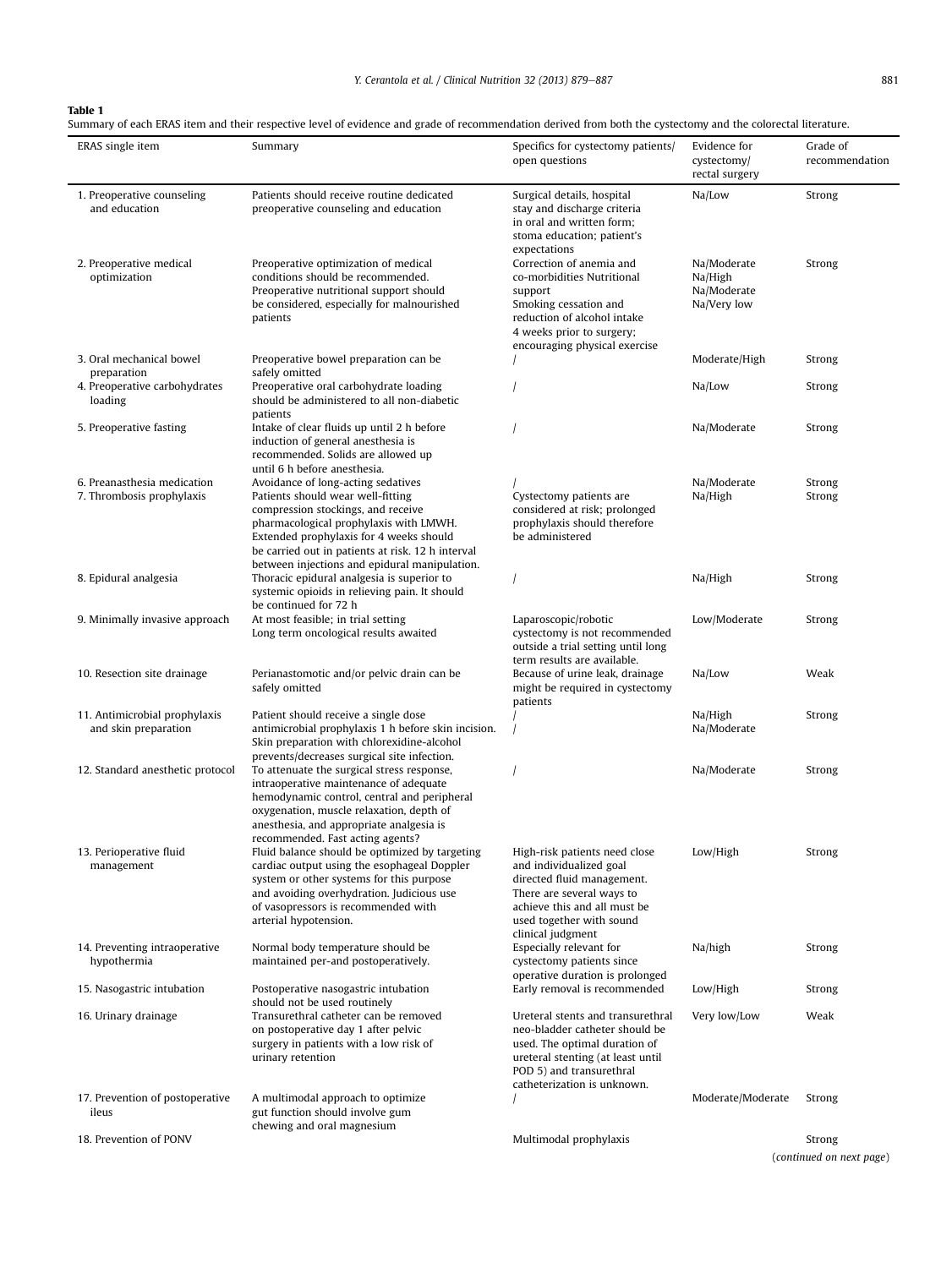#### <span id="page-3-0"></span>Table 1 (continued )

| ERAS single item            | Summary                                                                                       | Specifics for cystectomy patients/<br>open questions                                       | Evidence for<br>cystectomy/<br>rectal surgery   | Grade of<br>recommendation |  |
|-----------------------------|-----------------------------------------------------------------------------------------------|--------------------------------------------------------------------------------------------|-------------------------------------------------|----------------------------|--|
|                             | A multimodal PONV prophylaxis should<br>be adopted in all patients with $>2$ risk<br>factors. |                                                                                            | Very low/Low<br>(High in high-risk<br>patients) |                            |  |
| 19. Postoperative analgesia | A multimodal postoperative analgesia<br>should include thoracic epidural analgesia            |                                                                                            | Na/High                                         | Strong                     |  |
| 20. Early mobilization      | Early mobilization should be encouraged                                                       | 2 h out of bed POD 0<br>6 h out of bed POD 1                                               | Na/Low                                          | Strong                     |  |
| 21. Early oral diet         | Early oral nutrition should be started<br>4 h after surgery                                   |                                                                                            | Na/Moderate                                     | Strong                     |  |
| 22. Audit                   | All patients should be audited for<br>protocol compliance and outcomes                        | Routine audit of outcomes.<br>cost-effectiveness.<br>compliance and changes<br>in protocol | Na/Low                                          | Strong                     |  |

Na: not available. ERAS: enhanced recovery after surgery. LMWH: low molecular weight heparin. PONV: postoperative nausea and vomiting. POD: postoperative day.

Preoperative malnutrition requires special attention. Up to 33% of urology patients undergoing surgery are at nutritional risk.<sup>13</sup> For cystectomy patients, preoperative malnutrition independently increases the mortality rate<sup>14</sup>; its impact on morbidity has not been studied. While preoperative oral nutritional support, and especially immunonutrition, is clearly indicated for patients undergoing major gastrointestinal procedures, $15$  its role in reducing morbidity and mortality in urology remains unknown.

## 3. Oral mechanical bowel preparation

Two studies totaling 148 patients assessed the need for bowel preparation before cystectomy. By prospectively including 32 patients undergoing radical cystectomy and ileal conduit diversion without bowel prep, Tabibi et al. found no difference in morbidity or LOS when compared to 30 patients that had undergone standard 3 day mechanical bowel prep. $^{16}$  $^{16}$  $^{16}$  Likewise, Xu et al. found no statistical difference in morbidity, LOS or time to first bowel movement by randomizing 86 patients. $^{17}$  $^{17}$  $^{17}$ 

#### 4. Preoperative carbohydrate loading

While there is no study evaluating carbohydrate loading in cystectomy patients, it has been shown that such preoperative

#### High quality:

Further research is very unlikely to change our confidence in the estimate of effect

#### Moderate quality:

Further research is likely to have an important impact on our confidence in the estimate of effect and may change the estimate

Low quality: Further research is very likely to have an important impact on our confidence in the estimate of effect and is likely to change the estimate

#### Very low quality:

Any estimate of effect is very uncertain

Fig. 1. The GRADE approach to assess the quality of evidence. This approach allows for a clear separation between quality of evidence and strength of recommendations. When the desirable effects of an intervention clearly outweigh the undesirable effects, or clearly do not, the study group members offer strong recommendations. On the other hand, when the tradeoffs are less certain, either because of low quality evidence or because evidence suggests that desirable and undesirable effects are closely balanced, weak recommendations become mandatory. Since values and preferences are also taken into account, strong recommendations may, in some cases, be reached from low quality data and vice versa. For items for which no evidence specific to cystectomy was available, the study group decided if the best available evidence from colorectal guidelines could be extrapolated and applied to cystectomy patients.

loading decreases thirst, insulin resistance and helps maintaining lean body mass and muscle strength in colorectal surgery.<sup>[6](#page-7-0)</sup> The effect of carbohydrate loading in diabetic patients is safe although it remains to be studied the impact on glycemic control on outcome.

## 5. Preoperative fasting

For decades, patients undergoing surgery necessitating general anesthesia were not allowed per os solids or liquids after midnight, by fear of pulmonary aspiration. This dogma has been challenged and solid food intake up to 6 h and liquids up to 2 h before induction is recommended by European guidelines<sup>18</sup> before surgery.

#### 6. Preanesthesia medications

Surgical removal of the bladder and urinary diversion causes anxiety, especially when a stoma is indicated.<sup>19</sup> While information and counseling decreases anxiety, pharmacological intervention with anxiolytics can be indicated before surgery. ERAS protocols



Fig. 2. Selection process according to the PRISMA statement.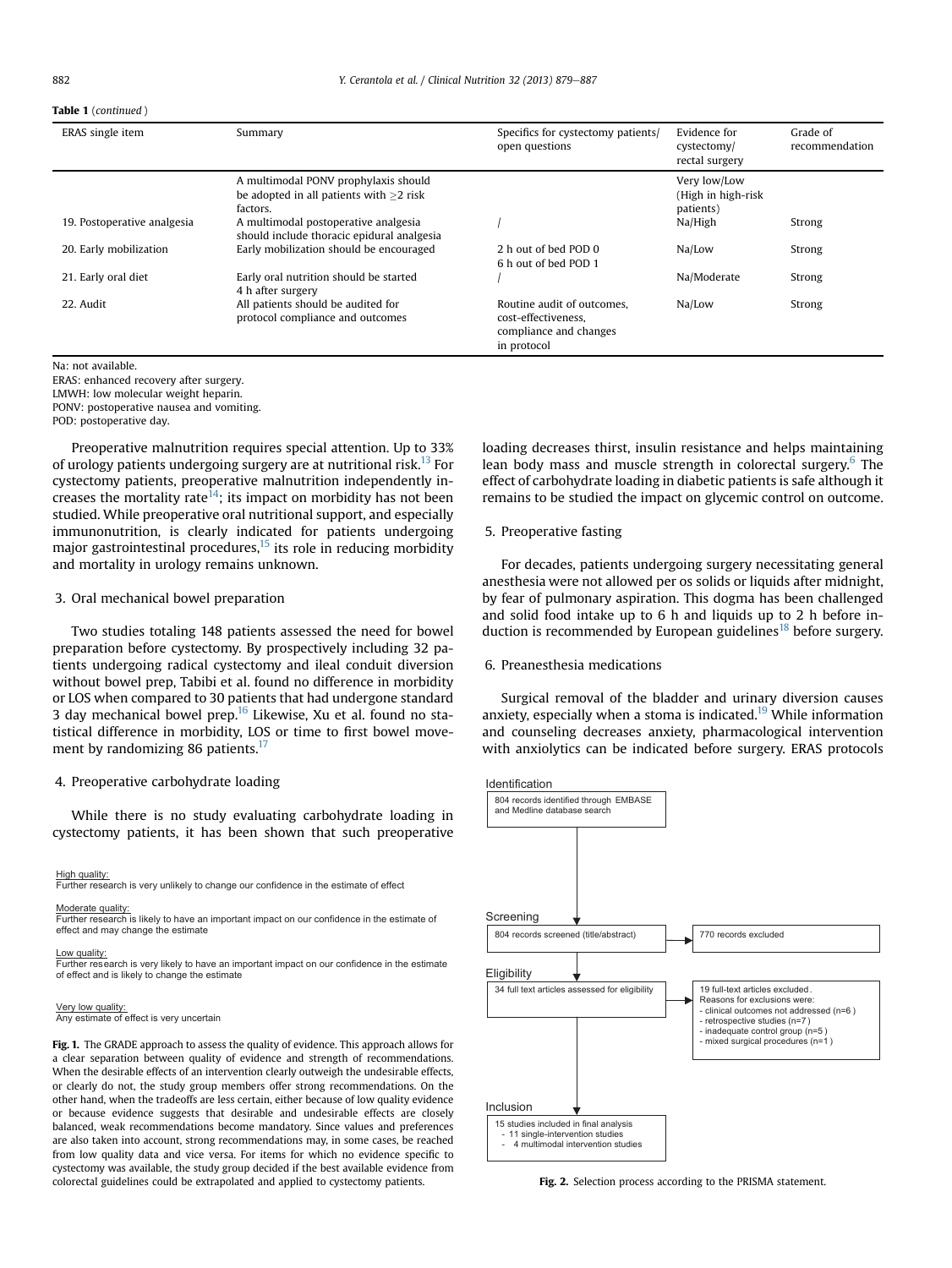<span id="page-4-0"></span>

|                                                                                       | Time to bowel<br>transit         | Decreased                           | Decreased<br>Increased                                                               | Not assessed                                         | Decreased                                    | <b>Vot</b> assessed                         | Decreased                                                        | Decreased                         | No difference                                       | Decreased                   | Decreased                   | No difference                                 | ≸                                             | Decreased                                     | Decreased                                     |
|---------------------------------------------------------------------------------------|----------------------------------|-------------------------------------|--------------------------------------------------------------------------------------|------------------------------------------------------|----------------------------------------------|---------------------------------------------|------------------------------------------------------------------|-----------------------------------|-----------------------------------------------------|-----------------------------|-----------------------------|-----------------------------------------------|-----------------------------------------------|-----------------------------------------------|-----------------------------------------------|
|                                                                                       | <b>COT</b>                       | No difference                       | No difference<br>Not assessed                                                        | Decreased                                            | No difference                                | Decreased                                   | Decreased                                                        | Decreased                         | No difference                                       | No difference               | No difference               | Decreased                                     | ≸                                             | No difference                                 | No difference                                 |
|                                                                                       | Morbidity                        | Decreased                           | No difference<br>No difference                                                       | No difference                                        | No difference                                | Decreased                                   | Decreased                                                        | Decreased                         | No difference                                       | No difference               | No difference               | No difference                                 | ≸                                             | No difference                                 | No difference                                 |
|                                                                                       | Intervention                     | Doppler-guided fluid administration | Stents removed directly after uretero-ileal anastomosis<br>Hand-assisted laparoscopy | Robotic cystectomy with extracorporal reconstruction | aparoscopy with extracorporal reconstruction | Versus standard 3 day mechanical bowel prep | Versus oral sodium phosphosoda + erythromycin +<br>metronidazole | Versus removal after first flatus | Erythromycin                                        | Chewing gum                 | Chewing gum                 | Refer to main text for detailed interventions | Refer to main text for detailed interventions | Refer to main text for detailed interventions | Refer to main text for detailed interventions |
|                                                                                       | Studied item(s)                  | Perioperative fluid management      | Early removal of urinary drainage<br>Minimally invasive approach                     | Minimally invasive approach<br>おおおせ                  | Minimally invasive approach                  | No bowel preparation                        | No bowel preparation                                             | Early nasogastric tube removal    | Stimulation of gut motility                         | Stimulation of gut motility | Stimulation of gut motility | 3,5,8,10,18,20,21                             | $1,7-9,11,15,17-21$                           | 8,15,20,21                                    | 15,18                                         |
|                                                                                       | patients<br>$\exp$ (co)<br>Nb of | 32/34                               | 8/8<br>25/23<br>13/24<br>20/23<br>39/47                                              |                                                      |                                              |                                             |                                                                  |                                   | 22/21<br>11/11<br>51/51<br>58/56<br>50/262<br>15/15 |                             |                             |                                               |                                               |                                               | 27/54                                         |
|                                                                                       | ladad                            |                                     |                                                                                      | ≨                                                    | ₹                                            | ≨                                           |                                                                  |                                   |                                                     |                             |                             | $\S$ m $\Sigma$                               | ž                                             | $\tilde{z}$                                   | ≨                                             |
|                                                                                       | Design                           |                                     | <b>Prospective</b>                                                                   | rospective                                           | rospective                                   | Prospective<br>RCT                          |                                                                  |                                   |                                                     | rospective                  |                             | <b>Retro</b>                                  | <sup>p</sup> ro/retro                         |                                               |                                               |
|                                                                                       | Year                             |                                     | 2004<br>2005<br>2007<br>2010<br>2010                                                 |                                                      |                                              |                                             |                                                                  |                                   | 2017<br>2007<br>2008<br>2008<br>2008                |                             |                             |                                               |                                               |                                               | 1999                                          |
| Summary of studies included for assessment of ERAS for radical cystectomy.<br>Cable 2 | Author                           | Pillai                              | Taylor<br>Mattei<br>Galich                                                           |                                                      | Porpiglia                                    | <b>Tabibi</b>                               |                                                                  |                                   | Adamakis<br>Lightfoot                               | Kouba                       | Choi                        | Arumainayagan                                 | Pruthi                                        | Brodner                                       | Donat                                         |

suggest avoiding long-acting sedation to enhance postoperative recovery and mobilization.<sup>6</sup> Moreover, long-acting benzodiazepines are associated with cognitive impairment in the elderly. Short acting drugs can be administered safely and can facilitate patient positioning and epidural catether placement. This particular point has not been studied in urological procedures.

## 7. Thrombo-embolic prophylaxis

The incidence of clinically significant deep vein thrombosis after cystectomy is estimated at  $5\frac{\cancel{20}}{2}$  $5\frac{\cancel{20}}{2}$  $5\frac{\cancel{20}}{2}$  Therefore, as for all major pelvic surgeries, thromboprophylaxis using low molecular weight or unfragmented heparine, which reduces the risk of symptomatic thrombosis, should be used. The addition of compressive stockings and intermittent pneumatic compression devices can further decrease the risk.<sup>[6](#page-7-0)</sup>

There is a high level of evidence that prolonged thromboprophylaxis for up to 4 weeks after oncological pelvic surgery significantly decreases the incidence of symptomatic deep vein thrombosis, when compared to in-hospital prophylaxis, $^{21}$  $^{21}$  $^{21}$  without increasing the risk of bleeding complications.

#### 3.2. Intraoperative items

## 8. Epidural analgesia (EDA)

No prospective single-intervention study has been conducted to assess the value of EDA in the perioperative management of cystectomy. Thoracic epidurals are however integral part of existing fast-track protocols in urology. Maffezzini et al. reported improved functional outcomes and recommended thoracic EDA at level Th9- 11 until the third postoperative day.<sup>[22](#page-7-0)</sup> Another study retrospectively compared 73 patients with EDA vs. 58 patients with patientcontrolled morphine-based analgesia after cystectomy.<sup>23</sup> Except for improved pain scores during activity in favor of the EDA group, no significant difference was noted. However, the conclusions of this study are certainly hampered by a small study cohort and a nonrandomized patient allocation.

For open colorectal surgery there is overwhelming evidence supporting the use of epidurals in order to dampen the stress response, to provide superior pain relief, to fasten functional recovery, and to reduce cardiopulmonary complications.  $6,24$  Thoracic insertion around level Th10 is recommended and low doses of either fentanyl or morphine can be added to bupivacaine for pelvic surgeries. Optimal duration of epidurals is supposed to be between 48 and 72 h after surgery. Given the similarities of low rectal and bladder surgery in terms of surgical trauma and postoperative pain, it seems justified to strongly recommend the use of thoracic epidural analgesia for 72 h after cystectomy.

## 9. Minimally invasive approach

Minimally invasive pelvic surgery has been shown to decrease the inflammatory response when compared to the open approach. Laparoscopic rectal surgery seems to reduce the risk of postoperative ileus, complications and length of stay. However, long term oncological results are awaited before any higher LE statement can be drawn.

Recently, robotic radical cystectomy has been increasingly performed in the setting of bladder cancer treatment and merits special consideration. While open radical cystectomy and pelvic lymph node dissection remains the gold standard in treating nonmetastatic muscle invasive bladder cancer, $^{25}$  $^{25}$  $^{25}$  this major surgery is still associated with morbidity as high as  $64\% ^{4}$  $64\% ^{4}$  $64\% ^{4}$  In order to decrease the complication rates, efforts have been made to decrease the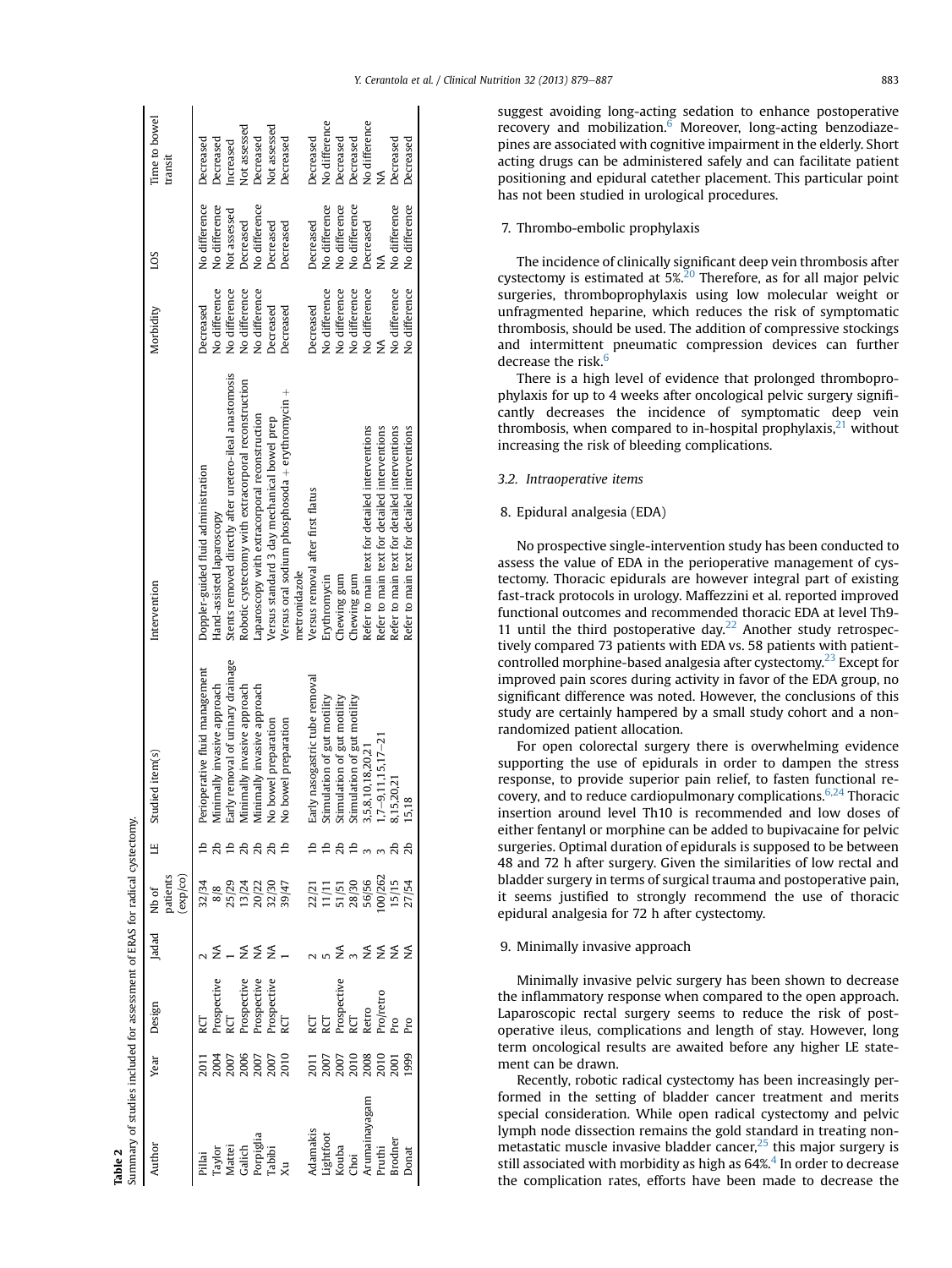surgical stress by adopting minimally invasive approaches, such as robot-assisted laparoscopic radical cystectomy. Menon et al. were the first to report on the feasibility of robot-assisted radical cystectomy in 2003. $26$  Since then, numerous high volume centers have reported their experience with this robotic approach, including a total number of patients over  $350<sup>27</sup>$  $350<sup>27</sup>$  $350<sup>27</sup>$  Unfortunately, most of these studies report retrospective data or prospective comparative data, and high quality randomized controlled trials are lacking. Despite these limitations, robot-assisted radical cystectomy seems to be associated with lower overall perioperative complications, longer operative time and shorter LOS, with equivalent short term oncological safety. $27$  Future high quality, high volume controlled studies should help in reaching definitive conclusions. In addition, the International Robotic Cystectomy Consortium (IRCC) was created in  $2010^{28}$  $2010^{28}$  $2010^{28}$  and has now included over 1000 patients. Based on their latest publication, the 90 days complication rate is 48%, most of them being low grade complications.<sup>[29](#page-7-0)</sup> The number of yielded lymph node and oncological safety seems to be comparable to open radical cystectomy and depend on the surgeon's experience, with 20 $-30$  $-30$  cases being accepted as the minimal learning curve.<sup>30</sup>

Three prospective case series studies evaluated some form of minimally invasive approach to radical cystectomy. Galich et al. investigated the use of robotic radical cystectomy with extracorporeal urinary diversion in 13 consecutive patients and compared outcomes to an homogenous group of 24 patients undergoing standard open radical cystectomy. They found a lower LOS and reduced blood loss in the robotic group, while operative time was significantly longer. Morbidity and return to bowel function was comparable in both groups. Porpiglia et al. performed 20 laparoscopy-assisted radical cystectomies with extracorporeal urinary diversion and compared postoperative outcome to 22 patients undergoing standard open surgery. They found similar blood loss, operative time and LOS, while the time to oral nutrition and analgesic consumption was significantly reduced in the laparoscopy group. Taylor et al. compared outcomes from 8 hand-assisted laparoscopic cystecomies to 8 open cystectomies. Blood loss, operative time and LOS were similar in both groups. Patients undergoing hand-assisted laparoscopic cystectomy had a quicker return to normal diet and bowel function, while no significant difference in morbidity could be shown. In summary, conflicting results from low quality, underpowered studies exist with regard to minimally invasive radical cystectomy.

#### 10. Resection site drainage

Avoidance of suction-drainage of the peritoneal cavity after colorectal procedures results in comparable anastomotic leak and overall outcomes and can be therefore safely avoided. $6$  No study specific to cystectomy is available. Due to the risk of urinary leak, results from colorectal surgery might not apply to cystectomy patients.

#### 11. Antimicrobial prophylaxis and skin preparation

None of the studies selected has investigated whether a specific combination of antibiotics or skin preparation might reduce one of the main ERAS outcomes. Antimicrobial-agents in cystectomy patients should be effective against aerobes and anaerobes. The ideal combination of antibiotics for this purpose remains to be established. However based on the Advisory Statement from the National Surgical Infection Prevention Project, antibiotics should be administered before skin incision and less than 1 h before surgery.<sup>31</sup> Based on the European Association of Urology guidelines, since cystectomy is considered as a "clean-contaminated" surgery, a single perioperative course of a 2nd or 3rd generation cephalosporin is recommended

## ([http://www.uroweb.org/gls/pdf/17\\_Urological%20infections\\_LR%](http://www.uroweb.org/gls/pdf/17_Urological%20infections_LR%20II.pdf) [20II.pdf](http://www.uroweb.org/gls/pdf/17_Urological%20infections_LR%20II.pdf)).

Regarding the optimal skin preparation, the ERAS recommendations in elective colorectal are of absolute value in cystectomy patients.

## 12. Standard anesthetic protocol

No prospective single-intervention studies are available which assessed the value of a standardized anesthetic protocol for cystectomy. Current fast-track protocols in urology include thoracic epidural analgesia (Th9-11), minimizing opioids, short-acting anesthetic agents (remifentanil), and prevention of hypoxia and hypothermia; furthermore, blood loss is limited by controlled hypotension (80 mmHg), antifibrinolytics, and timely substitution of blood loss (>500 ml of estimated blood loss) aim to maintain normovolemia and adequate oxygen supply.<sup>22</sup> This practice is very much in line with the recent recommendations for colon and rectal surgery. $6,10$  There is thus a strong recommendation for prevention of hypothermia, hypoxemia and hypovolemia although level of evidence for cystectomy patients is absent. The use of epidurals is strongly recommended for benefits mentioned beforehand. When epidural is not feasible intravenous lidocaine infusion can be administered because of its-inflammatory and opioid-sparing properties.<sup>[6,10](#page-7-0)</sup>

Attention should be paid to maintain normoglycemia (possibly blood sugar less than 10 mmol/l), and adequate lung ventilation with low tidal volumes to limit peak airway pressure thus reducing the risk of barotrauma.

## 13. Perioperative fluid management

Both fluid excess or hypovolemia can provoke splanchnic hypoperfusion, which can then result in ileus, increased morbidity and  $LOS<sup>32</sup>$  $LOS<sup>32</sup>$  $LOS<sup>32</sup>$  While goal directed fluid therapy (GDFT) using esophageal Doppler to achieve "near maximal stroke volume" has been recommended in rectal surgery,<sup>6</sup> these protocols have often been compared to obsolete regimens with either fluid overload or unwarranted restriction. Furthermore, Doppler guidance only reveals whether an increase in fluid administration result in improved cardiac output and not whether there is a clinically significant hypoperfusion in need of correction. Available data deal almost exclusively with ASA I and II patients $^{33-35}$  $^{33-35}$  $^{33-35}$  and data for high-risk patients are – as always – wanting. This reduces the external validity of the trial findings as the fittest patients probably have wide safety margins and will cope well with several approaches to fluid management. Importantly, they are probably not in need of any optimization at all. One large trial in colorectal surgery compared GDFT to individualized and best available fluid care in a regimen coined "zero-balance" but this was in fact also goal directed as changes in CVP, heart rate and arterial pressure were used to guide fluid administration.<sup>[33](#page-7-0)</sup> Similarly, the target for therapy in the laparoscopic subgroup was changed from volume response to maintenance of a measured stroke volume.<sup>[33](#page-7-0)</sup> Compared to colorectal surgery, fluid monitoring in cystectomy patients is more challenging as urine output can be unreliable. One RCT investigated GDFT in radical cystectomy patients and concluded with a reduced incidence of ileus and of nausea and vomiting at 24 and 48 h. $34$  The caveats noted above also affect this trial. In summary, it appears prudent to assume that ASA III and IV patients need a dedicated, individualized goal directed fluid management run by an experienced anesthetist to ensure adequate tissue perfusion. A Dopplerguided strategy may prove a valuable adjunct in these cases.

## 14. Preventing intraoperative hypothermia

Prolonged exposure of the abdominal cavity and anesthesia can cause perioperative hypothermia ( $<$ 36 °C). It has been demonstrated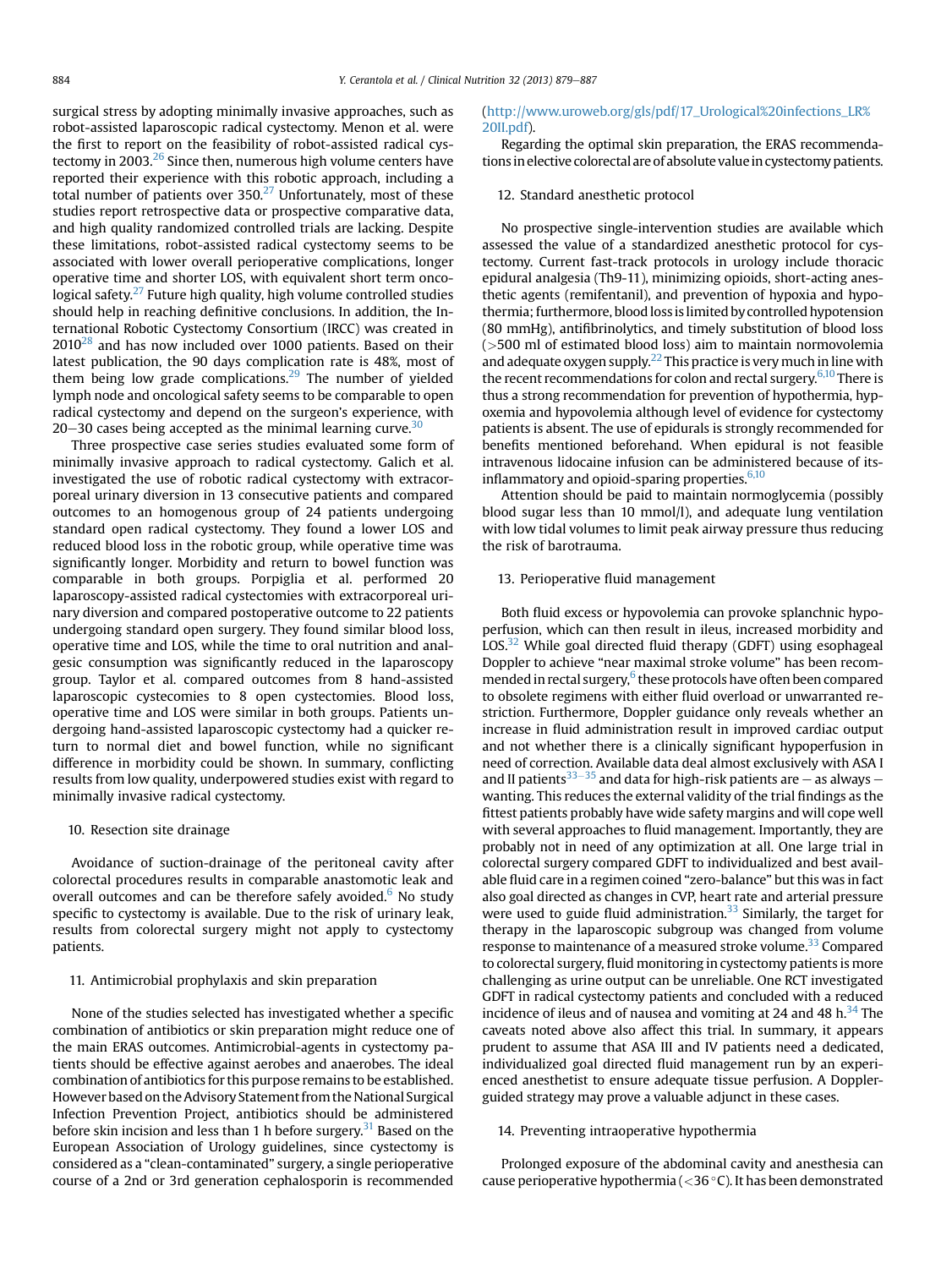that hypothermic patients have higher rates of postoperative com-plications in colonic surgery.<sup>[10](#page-7-0)</sup> Body temperature monitoring has not been investigated as a single ERAS intervention in any of the studies selected. Given the similar physiopathology resulting in impaired thermoregulation in colorectal and cystectomy procedures, maintaining normothermia is strongly warranted.

## 3.3. Postoperative items

#### 15. Nasogastric intubation

Adamakis et al. conducted an RCT including 43 patients undergoing radical cystectomy and compared early removal of NGT with standard care pathway comprising removal of NGT after first flatus. No difference in morbidity, LOS and recovery of bowel transit was found in the two groups. A Cochrane meta-analysis including 33 RCTs investigating patients undergoing major abdominal surgery showed more postoperative complications and no advantage when prophylactic NGT was maintained after surgery.<sup>[37](#page-8-0)</sup> Routine prolongation of nasogastric intubation after cystectomy is not warranted.

#### 16. Urinary drainage

While there is a low LE that transurethral bladder catheter may be safely removed on postoperative day 1 after pelvic surgery in patients with a low risk of urinary retention, $6$  there is no study evaluating the need or the duration of transurethral catheterization after cystectomy and orthotopic bladder reconstruction.

Mattei et al. randomized 37 orthotopic ileal bladder substitute and 17 ileal conduit patients into two groups. Patients in group 1  $(n = 29)$  had their ureteral stents removed between day 5–10, while patients in group 2 ( $n = 25$ ) had the stents removed directly after completion of the uretero-ileal anastomosis. Stenting resulted in improved drainage of the upper urinary tract, improved bowel recovery and reduced occurrence of metabolic acidosis. The optimal duration of ureteral stenting has not been investigated.

## 17. Prevention of postoperative ileus

Specific treatments to prevent postoperative ileus were evaluated in four RCTs and two prospective controlled case series. Three studies related to fluid monitoring (Pillai 2011), laparoscopyassisted approach (Propiglia 2007) and stenting (Mattei 2007) are described elsewhere with respect to recovery of bowel function. One RCT addressing the use of erythromycin did not show any advantage in the intervention group (Lightfoot 2007). A total of 162 patients undergoing cystectomy were included in two trials to assess the effect of chewing gum (Choi 2011, Kouba 2007). In both trials the intervention group had shorter time to flatus and first bowel movement compared to control group. Both studies failed to show any difference in postoperative morbidity and LOS.

#### 18. Prevention of postoperative nausea and vomiting (PONV)

Non-smokers, female patients, patients with a history of motion sickness and patients using opioids are at high-risk for PONV. In addition, inhalational anesthetics, nitrous oxide and opioids contribute to PONV. In these patients, there is a high level of evidence that a multimodal anti-emetic prophylaxis should be adopted. Two RCTs evaluated the effects of interventions aiming to prevent nausea and vomiting. Pillai et al. showed that intraoperative fluid optimization by esophageal Doppler monitoring of cardiovascular volumes significantly decreased nausea and vomiting at 24 and 48 h. Reduced morbidity and early recovery of bowel transit were observed in the intervention group; LOS was similar.<sup>[34](#page-8-0)</sup>

Stenting of the uretero-ileal anastomosis was effective in the prevention of PONV as demonstrated by Mattei et al.  $38$ 

19. Postoperative analgesia (for epidural analgesia, refer to #8)

Multimodal opioid-sparing analgesia is suggested to reduce postoperative ileus and enhance bowel recovery.<sup>10</sup> At least for open abdominal and pelvic surgeries, thoracic epidural analgesia for  $48-$ 72 h after surgery can be considered backbone of these strategies for superior pain relief but also for the additional benefits of reduced stress response and reduction of cardiopulmonary complications. Alternatives especially for minimal-invasive procedures are intrathecal analgesia, intravenous lildocaine, locoregional blocks (tranversus abdominis plane (TAP)), and continuous infusion of local anesthetics via pre-peritoneal wound catheters.<sup>[39,40](#page-8-0)</sup> However, comparison of these techniques with epidural analgesia in the context of ERAS remains very limited so far. Additionally, acetaminophen and NSAIDs are recommended for baseline treatment. The latter have recently been put in question though for reports on increased anastomotic leaks. The value of adjunct medications such as gabapentin needs yet to be proven.

For cystectomy procedures, no prospective data are available to add to the body of evidence. However, limited data from studies excluded from the present analysis suggest that the opioid-sparing multimodal pain concepts can probably safely be adopted in major urology surgery.[22,23](#page-7-0)

#### 20. Early mobilization

Enhancement of postoperative mobilization has not been specifically studied in any of the trials. Likewise there is no RCT suggesting direct association between early mobilization and improved ERAS outcomes either in colonic or rectal surgery. Nevertheless it is established that prolonged bed rest increases postoperative thromboembolism risk and pulmonary complications. Encouraging early mobilization after surgery should be part of an ERAS protocol in cystectomy.

#### 21. Early oral diet

None of the studies considered has investigated the direct association of early oral or enteral feeding with one of the ERAS outcomes. Normal food intake is considered essential in an ERAS protocol to maintain body homeostasis. Similar outcome has been shown for early enteral nutrition (<24 h) compared to historical standard of care in colorectal surgery. However, no difference in morbidity and particularly in anastomotic leak/dehiscence rate was found in the two groups.<sup>[6](#page-7-0)</sup> Normal diet as opposed to parenteral nutrition should be encouraged and reestablished as soon as possible since no evidence supports routine prolonged fasting after cystectomy.

#### 22. Audit

Audit and feedback generally leads to small but potentially important quality improvements in healthcare. The relative effectiveness of audit and feedback is likely to be greater when baseline adherence to recommended practice is low. $41$  Since compliance with ERAS protocols in large studies reporting on colorectal surgery is generally about 60%, auditing compliance is a key factor for successful ERAS protocol implementation.<sup>[42](#page-8-0)</sup> The four main roles of auditing are: 1) measuring clinical outcomes (morbidity, LOS, ...); 2) measuring non-clinical outcomes (cost-effectiveness, patient's satisfaction); 3) measuring compliance to ERAS protocols and 4) maintaining the concept as dynamic as possible (including new available evidence and modify the multimodal concept).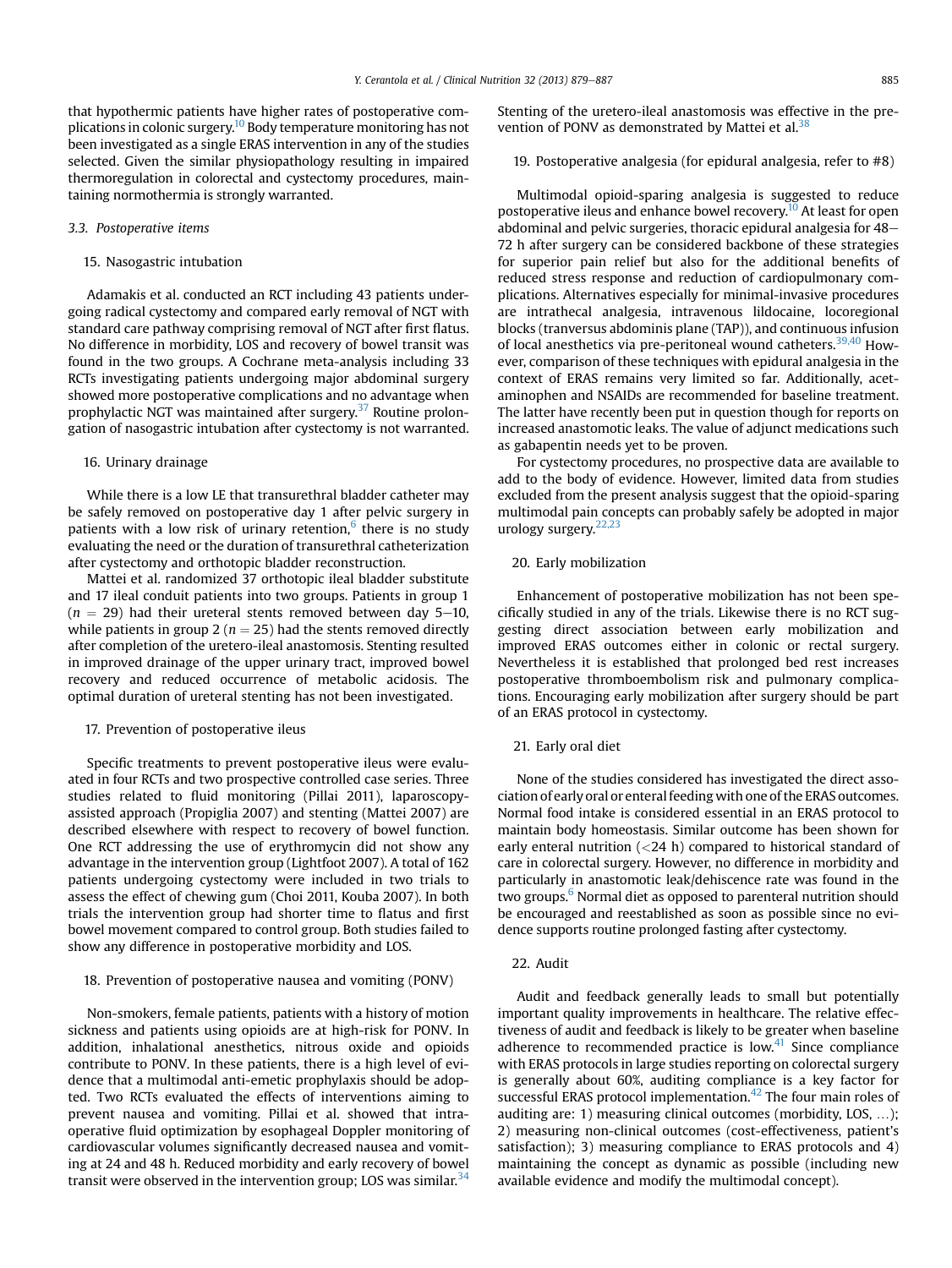## <span id="page-7-0"></span>4. Conclusions

The present systematic review highlights the paucity in studies addressing enhanced recovery pathways for cystectomy patients, while they are considered standard care for colorectal surgery. Clearly, more data is needed to prove the efficacy of ERAS when applied to major urological procedures. The fact that only 15 studies could be included and that only 7 out of 22 ERAS items were addressed represents a limitation of this study. However, the data presented above indicates a need for a comprehensive protocol based on the best available evidence, extrapolating certain items from other ERAS guidelines including colorectal guidelines. Despite extrapolated data from pelvic surgery, many unanswered questions remains, notably the usefulness of peritoneal cavity and pelvic drainage, the duration of urinary drainage (neo-bladder and ureteral stenting) and the type, timing, route and duration of peroperative nutritional support. While it will be impossible and unnecessary to evaluate each single ERAS items in large volume RCTs, the proposed comprehensive ERAS pathway will allow for future multicentre collaborations evaluating prospective cohorts of urological patients following identical standardized care pathways.

## Funding

None.

## Author contribution

All authors have equally contributed to the study design and final study inclusion. The authors take equal responsibility for guaranteeing the work.

#### Conflict of interest

None.

## Acknowledgments

We would like to thank the ERAS society for their organizational support.

#### References

- 1. [Kehlet H. Multimodal approach to control postoperative pathophysiology and](http://refhub.elsevier.com/S0261-5614(13)00254-9/sref1) rehabilitation. [British Journal of Anaesthesia](http://refhub.elsevier.com/S0261-5614(13)00254-9/sref1) 1997 May:  $78(5)$ : 606-[17](http://refhub.elsevier.com/S0261-5614(13)00254-9/sref1).
- 2. [Varadhan KK, Neal KR, Dejong CH, Fearon KC, Ljungqvist O, Lobo DN. The](http://refhub.elsevier.com/S0261-5614(13)00254-9/sref2) [enhanced recovery after surgery \(ERAS\) pathway for patients undergoing](http://refhub.elsevier.com/S0261-5614(13)00254-9/sref2) [major elective open colorectal surgery: a meta-analysis of randomized](http://refhub.elsevier.com/S0261-5614(13)00254-9/sref2)<br>controlled trials. *[Clinical Nutrition \(Edinburgh, Scotland\)](http://refhub.elsevier.com/S0261-5614(13)00254-9/sref2)* 2010 Aug;**29**(4):  $434 - 40$  $434 - 40$
- 3. [Ansari D, Gianotti L, Schroder J, Andersson R. Fast-track surgery: procedure](http://refhub.elsevier.com/S0261-5614(13)00254-9/sref3)specifi[c aspects and future direction.](http://refhub.elsevier.com/S0261-5614(13)00254-9/sref3) Langenbeck's Archives of Surgery  $-$  [Deut](http://refhub.elsevier.com/S0261-5614(13)00254-9/sref3)[sche Gesellschaft fur Chirurgie](http://refhub.elsevier.com/S0261-5614(13)00254-9/sref3) 2012 Jan;398(1):29-[37.](http://refhub.elsevier.com/S0261-5614(13)00254-9/sref3)
- 4. [Shabsigh A, Korets R, Vora KC, Brooks CM, Cronin AM, Savage C, et al.](http://refhub.elsevier.com/S0261-5614(13)00254-9/sref4) Defi[ning early morbidity of radical cystectomy for patients with bladder](http://refhub.elsevier.com/S0261-5614(13)00254-9/sref4) [cancer using a standardized reporting methodology.](http://refhub.elsevier.com/S0261-5614(13)00254-9/sref4) *European Urology* 2009<br>Jan;**55**[\(1\):164](http://refhub.elsevier.com/S0261-5614(13)00254-9/sref4)–74
- 5. [Lassen K, Soop M, Nygren J, Cox PB, Hendry PO, Spies C, et al. Consensus review](http://refhub.elsevier.com/S0261-5614(13)00254-9/sref5) [of optimal perioperative care in colorectal surgery: Enhanced Recovery After](http://refhub.elsevier.com/S0261-5614(13)00254-9/sref5) [Surgery \(ERAS\) Group recommendations.](http://refhub.elsevier.com/S0261-5614(13)00254-9/sref5) Archives of Surgery 2009 Oct;144(10):  $961 - 9$  $961 - 9$
- 6. [Nygren J, Thacker J, Carli F, Fearon KC, Norderval S, Lobo DN, et al. Guidelines](http://refhub.elsevier.com/S0261-5614(13)00254-9/sref6) [for perioperative care in elective rectal/pelvic surgery: Enhanced Recovery](http://refhub.elsevier.com/S0261-5614(13)00254-9/sref6) [After](http://refhub.elsevier.com/S0261-5614(13)00254-9/sref6) [Surgery](http://refhub.elsevier.com/S0261-5614(13)00254-9/sref6) [\(ERAS\(](http://refhub.elsevier.com/S0261-5614(13)00254-9/sref6)®[\)\) Society recommendations.](http://refhub.elsevier.com/S0261-5614(13)00254-9/sref6) World Journal of Surgery<br>[2013 Feb;](http://refhub.elsevier.com/S0261-5614(13)00254-9/sref6)37(2):285–[305](http://refhub.elsevier.com/S0261-5614(13)00254-9/sref6).
- 7. [Moher D, Liberati A, Tetzlaff J, Altman DG. Preferred reporting items for sys](http://refhub.elsevier.com/S0261-5614(13)00254-9/sref7)[tematic reviews and meta-analyses: the PRISMA statement.](http://refhub.elsevier.com/S0261-5614(13)00254-9/sref7) British Medical [Journal \(Clinical Research Ed.\)](http://refhub.elsevier.com/S0261-5614(13)00254-9/sref7) 2009;339:b2535.
- 8. [Jadad AR, Moore RA, Carroll D, Jenkinson C, Reynolds DJ, Gavaghan DJ, et al.](http://refhub.elsevier.com/S0261-5614(13)00254-9/sref8) [Assessing the quality of reports of randomized clinical trials: is blinding](http://refhub.elsevier.com/S0261-5614(13)00254-9/sref8) necessary? [Controlled Clinical Trials](http://refhub.elsevier.com/S0261-5614(13)00254-9/sref8) 1996 Feb;17(1):1-[12.](http://refhub.elsevier.com/S0261-5614(13)00254-9/sref8)
- 9. [Guyatt GH, Oxman AD, Kunz R, Falck-Ytter Y, Vist GE, Liberati A, et al. Going](http://refhub.elsevier.com/S0261-5614(13)00254-9/sref9) from evidence to recommendations. [British Medical Journal \(Clinical Research](http://refhub.elsevier.com/S0261-5614(13)00254-9/sref9) Ed.) [2008 May 10;](http://refhub.elsevier.com/S0261-5614(13)00254-9/sref9)336(7652):1049-[51.](http://refhub.elsevier.com/S0261-5614(13)00254-9/sref9)
- 10. [Gustafsson UO, Scott MJ, Schwenk W, Demartines N, Roulin D, Francis N, et al.](http://refhub.elsevier.com/S0261-5614(13)00254-9/sref10) [Guidelines for perioperative care in elective colonic surgery: Enhanced Re](http://refhub.elsevier.com/S0261-5614(13)00254-9/sref10)[covery](http://refhub.elsevier.com/S0261-5614(13)00254-9/sref10) [After](http://refhub.elsevier.com/S0261-5614(13)00254-9/sref10) [Surgery](http://refhub.elsevier.com/S0261-5614(13)00254-9/sref10) [\(ERAS\(](http://refhub.elsevier.com/S0261-5614(13)00254-9/sref10)®[\)\) Society recommendations.](http://refhub.elsevier.com/S0261-5614(13)00254-9/sref10) World Journal of Surgery [2013 Feb;](http://refhub.elsevier.com/S0261-5614(13)00254-9/sref10)  $37(2)$ : 259-[84](http://refhub.elsevier.com/S0261-5614(13)00254-9/sref10).
- 11. [Smart NJ, White P, Allison AS, Ockrim JB, Kennedy RH, Francis NK. Deviation](http://refhub.elsevier.com/S0261-5614(13)00254-9/sref11) [and failure of enhanced recovery after surgery following laparoscopic colo](http://refhub.elsevier.com/S0261-5614(13)00254-9/sref11)[rectal surgery: early prediction model.](http://refhub.elsevier.com/S0261-5614(13)00254-9/sref11) Colorectal Disease 2012 Oct;14(10): [e727](http://refhub.elsevier.com/S0261-5614(13)00254-9/sref11)-[34](http://refhub.elsevier.com/S0261-5614(13)00254-9/sref11).
- 12. [Hollenbeck BK, Miller DC, Taub D, Dunn RL, Khuri SF, Henderson WG, et al.](http://refhub.elsevier.com/S0261-5614(13)00254-9/sref12) [Identifying risk factors for potentially avoidable complications following](http://refhub.elsevier.com/S0261-5614(13)00254-9/sref12) radical cystectomy. [The Journal of Urology](http://refhub.elsevier.com/S0261-5614(13)00254-9/sref12) 2005 Oct; 174(4 Pt 1):1231-[7 \[dis](http://refhub.elsevier.com/S0261-5614(13)00254-9/sref12)[cussion 7\].](http://refhub.elsevier.com/S0261-5614(13)00254-9/sref12)
- 13. [Karl A, Rittler P, Buchner A, Fradet V, Speer R, Walther S, et al. Prospective](http://refhub.elsevier.com/S0261-5614(13)00254-9/sref13) assessment of malnutrition in urologic patients. Urology 2009 May:  $73(5)$ : 1072-[6](http://refhub.elsevier.com/S0261-5614(13)00254-9/sref13).
- 14. [Gregg JR, Cookson MS, Phillips S, Salem S, Chang SS, Clark PE, et al. Effect of](http://refhub.elsevier.com/S0261-5614(13)00254-9/sref14) preoperative nutritional defi[ciency on mortality after radical cystectomy for](http://refhub.elsevier.com/S0261-5614(13)00254-9/sref14) bladder cancer. [The Journal of Urology](http://refhub.elsevier.com/S0261-5614(13)00254-9/sref14) 2011 Jan; 185(1):90-[6.](http://refhub.elsevier.com/S0261-5614(13)00254-9/sref14)
- 15. [Cerantola Y, Hubner M, Grass F, Demartines N, Schafer M. Immunonutrition in](http://refhub.elsevier.com/S0261-5614(13)00254-9/sref15) gastrointestinal surgery. [The British Journal of Surgery](http://refhub.elsevier.com/S0261-5614(13)00254-9/sref15) 2011 Jan; 98(1): 37-[48](http://refhub.elsevier.com/S0261-5614(13)00254-9/sref15).
- 16. [Tabibi A, Simforoosh N, Basiri A, Ezzatnejad M, Abdi H, Farrokhi F. Bowel](http://refhub.elsevier.com/S0261-5614(13)00254-9/sref16) [preparation versus no preparation before ileal urinary diversion.](http://refhub.elsevier.com/S0261-5614(13)00254-9/sref16) Urology 2007  $Oct;70(4):654-8.$  $Oct;70(4):654-8.$  $Oct;70(4):654-8.$  $Oct;70(4):654-8.$  $Oct;70(4):654-8.$
- 17. [Xu R, Zhao X, Zhong Z, Zhang L. No advantage is gained by preoperative](http://refhub.elsevier.com/S0261-5614(13)00254-9/sref17) [bowel preparation in radical cystectomy and ileal conduit: a randomized](http://refhub.elsevier.com/S0261-5614(13)00254-9/sref17) controlled trial of 86 patients. [International Urology and Nephrology](http://refhub.elsevier.com/S0261-5614(13)00254-9/sref17) 2010  $Dec:42(4):947-50.$  $Dec:42(4):947-50.$  $Dec:42(4):947-50.$  $Dec:42(4):947-50.$
- 18. Smith I, Kranke P, Murat I, Smith A, O'[Sullivan G, Soreide E, et al. Perioperative](http://refhub.elsevier.com/S0261-5614(13)00254-9/sref18) [fasting in adults and children: guidelines from the European Society of](http://refhub.elsevier.com/S0261-5614(13)00254-9/sref18) Anaesthesiology. [European Journal of Anaesthesiology](http://refhub.elsevier.com/S0261-5614(13)00254-9/sref18) 2011 Aug; 28(8): 556-[69](http://refhub.elsevier.com/S0261-5614(13)00254-9/sref18).
- 19. Palapattu GS, Haisfi[eld-Wolfe ME, Walker JM, BrintzenhofeSzoc K, Trock B,](http://refhub.elsevier.com/S0261-5614(13)00254-9/sref19) [Zabora J, et al. Assessment of perioperative psychological distress in patients](http://refhub.elsevier.com/S0261-5614(13)00254-9/sref19) [undergoing radical cystectomy for bladder cancer.](http://refhub.elsevier.com/S0261-5614(13)00254-9/sref19) The Journal of Urology 2004 Nov; 172(5 Pt 1): 1814-[7.](http://refhub.elsevier.com/S0261-5614(13)00254-9/sref19)
- 20. [Novotny V, Hakenberg OW, Wiessner D, Heberling U, Litz RJ, Oehlschlaeger S,](http://refhub.elsevier.com/S0261-5614(13)00254-9/sref20) [et al. Perioperative complications of radical cystectomy in a contemporary](http://refhub.elsevier.com/S0261-5614(13)00254-9/sref20) series. [European Urology](http://refhub.elsevier.com/S0261-5614(13)00254-9/sref20) 2007 Feb;51(2):397-[401 \[discussion-2\].](http://refhub.elsevier.com/S0261-5614(13)00254-9/sref20)
- 21. [Hill J, Treasure T. Reducing the risk of venous thromboembolism \(deep vein](http://refhub.elsevier.com/S0261-5614(13)00254-9/sref21) [thrombosis and pulmonary embolism\) in patients admitted to hospital: sum-](http://refhub.elsevier.com/S0261-5614(13)00254-9/sref21)mary of the NICE guideline. [Heart \(British Cardiac Society\)](http://refhub.elsevier.com/S0261-5614(13)00254-9/sref21) 2010 Jun;96(11):  $879 - 82$  $879 - 82$
- 22. [Maffezzini M, Campodonico F, Capponi G, Manuputty E, Gerbi G. Fast-track](http://refhub.elsevier.com/S0261-5614(13)00254-9/sref22) [surgery and technical nuances to reduce complications after radical cystectomy](http://refhub.elsevier.com/S0261-5614(13)00254-9/sref22) [and intestinal urinary diversion with the modi](http://refhub.elsevier.com/S0261-5614(13)00254-9/sref22)fied Indiana pouch. Surgical Oncology [2012 Sep;](http://refhub.elsevier.com/S0261-5614(13)00254-9/sref22) 21(3): 191-[5](http://refhub.elsevier.com/S0261-5614(13)00254-9/sref22).
- 23. [Toren P, Ladak S, Ma C, McCluskey S, Fleshner N. Comparison of epidural and](http://refhub.elsevier.com/S0261-5614(13)00254-9/sref23) [intravenous patient controlled analgesia in patients undergoing radical cys-](http://refhub.elsevier.com/S0261-5614(13)00254-9/sref23)tectomy. [The Canadian Journal of Urology](http://refhub.elsevier.com/S0261-5614(13)00254-9/sref23) [20](http://refhub.elsevier.com/S0261-5614(13)00254-9/sref23)09 Aug;  $16(4):4716-20$ .
- 24. [Carli F, Kehlet H, Baldini G, Steel A, McRae K, Slinger P, et al. Evidence basis for](http://refhub.elsevier.com/S0261-5614(13)00254-9/sref24) [regional anesthesia in multidisciplinary fast-track surgical care pathways.](http://refhub.elsevier.com/S0261-5614(13)00254-9/sref24) [Regional Anesthesia and Pain Medicine](http://refhub.elsevier.com/S0261-5614(13)00254-9/sref24) 2010 Jan-Feb; 36(1): 63-[72](http://refhub.elsevier.com/S0261-5614(13)00254-9/sref24).
- 25. [Stenzl A, Cowan NC, De Santis M, Kuczyk MA, Merseburger AS, Ribal MJ, et al.](http://refhub.elsevier.com/S0261-5614(13)00254-9/sref25) [Treatment of muscle-invasive and metastatic bladder cancer: update of the](http://refhub.elsevier.com/S0261-5614(13)00254-9/sref25) EAU guidelines. [European Urology](http://refhub.elsevier.com/S0261-5614(13)00254-9/sref25) 2013 Jun;59(6):1009-[18](http://refhub.elsevier.com/S0261-5614(13)00254-9/sref25).
- 26. [Menon M, Hemal AK, Tewari A, Shrivastava A, Shoma AM, El-Tabey NA, et al.](http://refhub.elsevier.com/S0261-5614(13)00254-9/sref26) [Nerve-sparing robot-assisted radical cystoprostatectomy and urinary diver-](http://refhub.elsevier.com/S0261-5614(13)00254-9/sref26)sion. [BJU International](http://refhub.elsevier.com/S0261-5614(13)00254-9/sref26) 2003 Aug;  $92(3)$ :  $232-6$ .
- 27. [Li K, Lin T, Fan X, Xu K, Bi L, Duan Y, et al. Systematic review and meta-analysis](http://refhub.elsevier.com/S0261-5614(13)00254-9/sref27) [of comparative studies reporting early outcomes after robot-assisted radical](http://refhub.elsevier.com/S0261-5614(13)00254-9/sref27) [cystectomy versus open radical cystectomy.](http://refhub.elsevier.com/S0261-5614(13)00254-9/sref27) Cancer Treatment Reviews 2012  $Oct; 39(6): 551-60.$  $Oct; 39(6): 551-60.$
- 28. [Davis JW, Castle EP, Pruthi RS, Ornstein DK, Guru KA. Robot-assisted radical](http://refhub.elsevier.com/S0261-5614(13)00254-9/sref28) [cystectomy: an expert panel review of the current status and future direction.](http://refhub.elsevier.com/S0261-5614(13)00254-9/sref28) [Urologic Oncology](http://refhub.elsevier.com/S0261-5614(13)00254-9/sref28) 2010 Sep-Oct; 28(5): 480-[6.](http://refhub.elsevier.com/S0261-5614(13)00254-9/sref28)
- 29. [Johar RS, Hayn MH, Stegemann AP, Ahmed K, Agarwal P, Balbay MD, et al.](http://refhub.elsevier.com/S0261-5614(13)00254-9/sref29) [Complications after robot-assisted radical cystectomy: results from the In](http://refhub.elsevier.com/S0261-5614(13)00254-9/sref29)[ternational Robotic Cystectomy Consortium.](http://refhub.elsevier.com/S0261-5614(13)00254-9/sref29) European Urology 2013  $Iul:64(1):52-7.$  $Iul:64(1):52-7.$  $Iul:64(1):52-7.$  $Iul:64(1):52-7.$
- 30. [Marshall SJ, Hayn MH, Stegemann AP, Agarwal PK, Badani KK, Balbay MD, et al.](http://refhub.elsevier.com/S0261-5614(13)00254-9/sref30) [Impact of surgeon and volume on extended lymphadenectomy at the time of](http://refhub.elsevier.com/S0261-5614(13)00254-9/sref30) [robot-assisted radical cystectomy: results from the International Robotic Cys](http://refhub.elsevier.com/S0261-5614(13)00254-9/sref30)[tectomy Consortium \(IRCC\).](http://refhub.elsevier.com/S0261-5614(13)00254-9/sref30) BJU International 2013 Jun;111(7):1075-[80](http://refhub.elsevier.com/S0261-5614(13)00254-9/sref30).
- 31. [Bratzler DW, Houck PM. Antimicrobial prophylaxis for surgery: an advisory](http://refhub.elsevier.com/S0261-5614(13)00254-9/sref31) [statement from the National Surgical Infection Prevention Project.](http://refhub.elsevier.com/S0261-5614(13)00254-9/sref31) Clinical In[fectious Diseases](http://refhub.elsevier.com/S0261-5614(13)00254-9/sref31) 2004 Jun  $15;38(12):1706-15$  $15;38(12):1706-15$ .
- 32. [Giglio MT, Marucci M, Testini M, Brienza N. Goal-directed haemodynamic](http://refhub.elsevier.com/S0261-5614(13)00254-9/sref32) [therapy and gastrointestinal complications in major surgery: a meta-analysis](http://refhub.elsevier.com/S0261-5614(13)00254-9/sref32) [of randomized controlled trials.](http://refhub.elsevier.com/S0261-5614(13)00254-9/sref32) British Journal of Anaesthesia 2009  $Nov; 103(5): 637-46.$  $Nov; 103(5): 637-46.$
- 33. [Brandstrup B, Svendsen PE, Rasmussen M, Belhage B, Rodt SA, Hansen B, et al.](http://refhub.elsevier.com/S0261-5614(13)00254-9/sref33) Which goal for fl[uid therapy during colorectal surgery is followed by the best](http://refhub.elsevier.com/S0261-5614(13)00254-9/sref33) [outcome: near-maximal stroke volume or zero](http://refhub.elsevier.com/S0261-5614(13)00254-9/sref33) fluid balance? British Journal of [Anaesthesia](http://refhub.elsevier.com/S0261-5614(13)00254-9/sref33) 2011 Aug; 109(2): 191-[9.](http://refhub.elsevier.com/S0261-5614(13)00254-9/sref33)